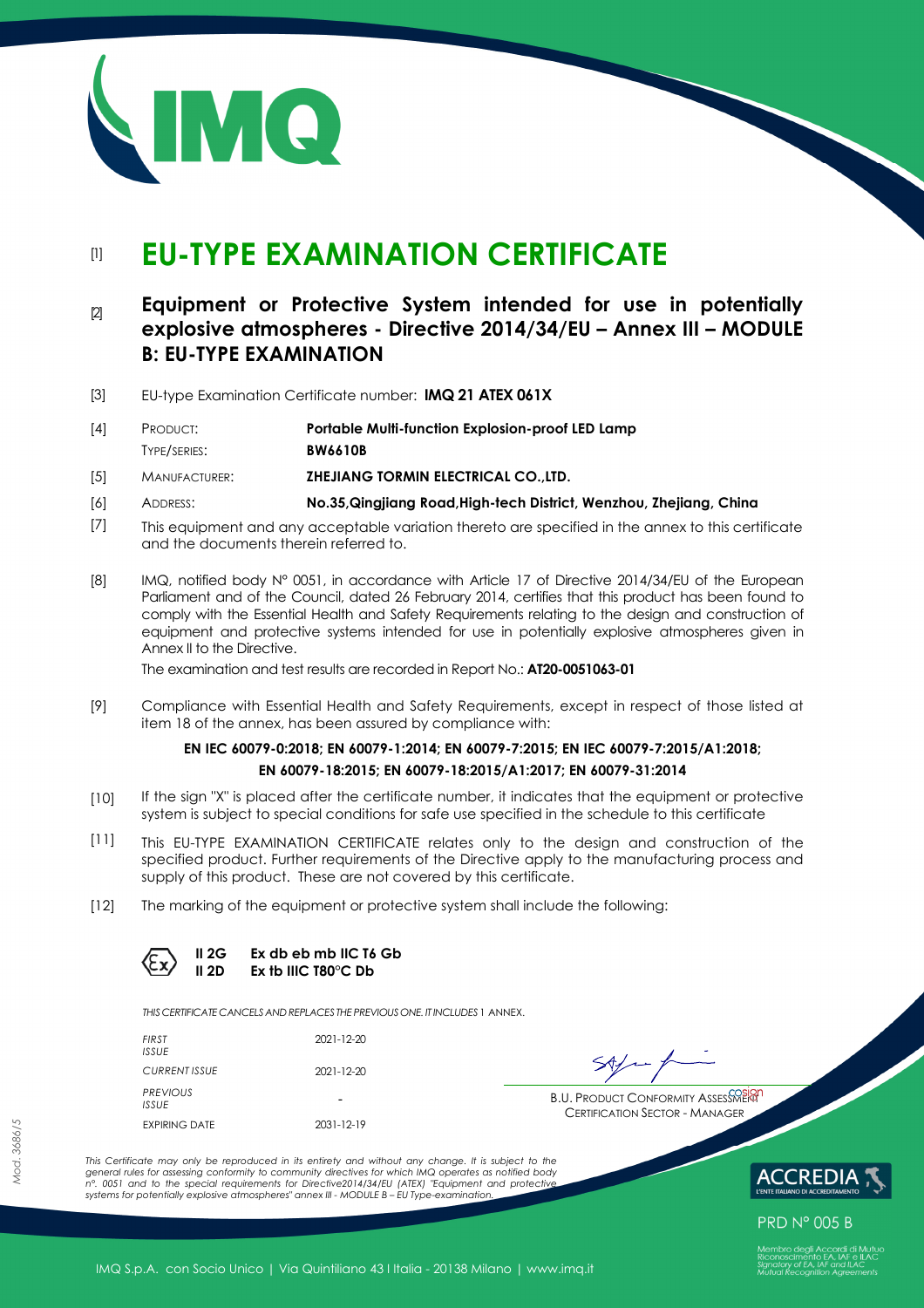



[14] EU-type Examination Certificate number: **IMQ 21 ATEX 061X**

# [15] **Description of product**

BW6610B is made of polycarbonate, light source enclosure is made of aluminum and the light transmitting part is glass. LED source is not convergent. The power supply cavity is Ex eb and Ex tb, the light source cavity is Ex db and Ex tb, the switch cavity is Ex db and Ex tb. The battery compartment is in the power supply cavity which is protected by Ex mb circuit.

#### [15.1] **Models/Series Identification:**

BW6610B

- [15.2] **Ratings:**  LED power: 13W
- [15.3] **Safety Ratings:**

#### [15.4] **Ambient temperature and temperature classes:**   $T_{\text{ambient}}$   $-20 \degree C$  to  $+55 \degree C$

Temperature class: **T6** for Group IIC and **T80°C** for Group IIIC

- [15.5] **Degree of protection (IP code):**  IP66
- [15.6] Warnings:

WARNING - DO NOT OPEN WHEN AN EXPLOSIVE ATMOSPHERE IS PRESENT. WARNING – DO NOT CHARGE IN A HAZARDOUS AREA WARNING – POTENTIAL ELECTROSTATIC CHARGING HAZARD - SEE INSTRUCTIONS.

# [16] **Report:** AT20-0051063-01

# [16.1] **Routine (factory) tests:**

The manufacturer shall carry out the routine test prescribed at clauses 27 of the EN 60079-0. The manufacturer shall carry out the routine test prescribed at clauses 16.1 of the EN 60079-1: light source compartment 1.5MPa, switch compartment 2.0MPa. Duration: 10 s (minimum). The manufacturer shall carry out the routine dielectric voltage test according to EN 60079-7: 500V for 1 minute.

# [16.2] **Conformity with the documentation:**

The manufacturer shall carry out the verifications or tests necessary to ensure that the product complies with the documentation.

Marking the equipment in accordance with Clause 29 of EN 60079-0, the manufacturer attests on his own responsibility that:

- the equipment has been constructed in accordance with the applicable requirements of the relevant standards in safety matters;
- the routine verifications and routine tests in 28.1 of EN 60079-0 have been successfully completed with positive results.



**PRD N° 005 B**